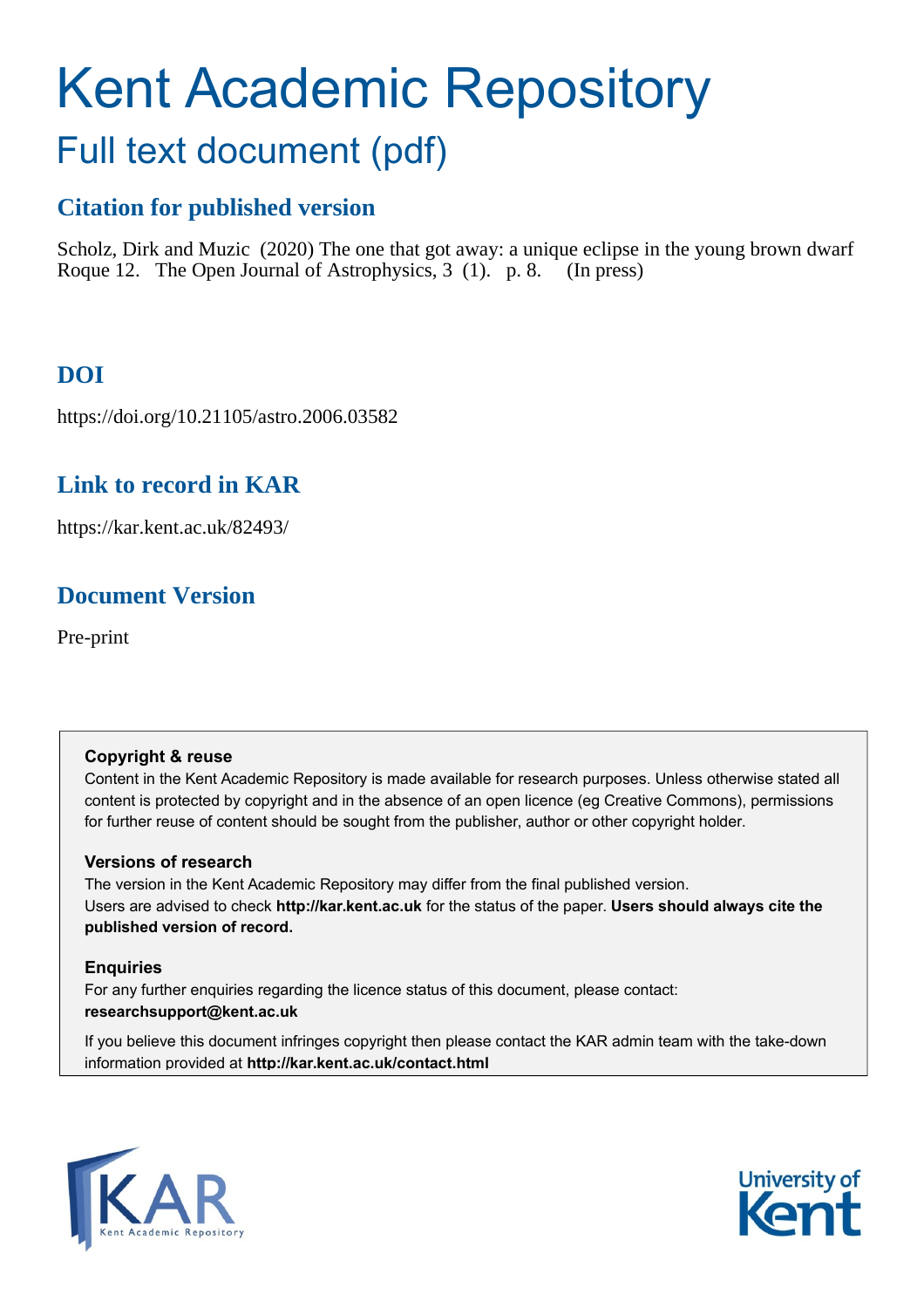#### THE ONE THAT GOT AWAY: A UNIQUE ECLIPSE IN THE YOUNG BROWN DWARF ROQUE 12

Aleks Scholz

SUPA, School of Physics & Astronomy, University of St Andrews, North Haugh, St Andrews, KY16 9SS, United Kingdom

Dirk Froebrich

Centre for Astrophysics and Planetary Science, School of Physical Sciences, University of Kent, Canterbury CT2 7NH, UK

Koraljka Muzic

CENTRA, Faculdade de Ciências, Universidade de Lisboa, Ed. C8, Campo Grande, 1749-016 Lisboa, Portugal

Jochen Eislöffel

Thüringer Landessternwarte Tautenburg, Sternwarte 5, D-07778 Tautenburg, Germany Version July 27, 2020

#### Abstract

We report the discovery of a deep, singular eclipse of the bona fide brown dwarf Roque 12, a substellar member of the Pleiades. The eclipse was 0.65 mag deep, lasted 1.3 h, and was observed with two telescopes simultaneously in October 2002. No further eclipse was recorded, despite continuous monitoring with Kepler/K2 over 70d in 2015. There is tentative  $(2\sigma)$  evidence for radial velocity variations of 5 kms<sup>−</sup><sup>1</sup> , over timescales of three months. The best explanation for the eclipse is the presence of a companion on an eccentric orbit. The observations constrain the eccentricity to  $e > 0.5$ , the period to  $P > 70 d$ , and the mass of the companion to  $\sim 0.001 - 0.04 M_{\odot}$ . In principle it is also possible that the eclipse is caused by circum-sub-stellar material. Future data releases by Gaia and later LSST as well as improved radial velocity constraints may be able to unambiguously confirm the presence of the companion. This would turn the system into one of the very few known eclipsing binary brown dwarfs with known age.

#### 1. INTRODUCTION

Stellar variability encodes information about stars and their environment. Firstly, specific types of variability can be used to infer fundamental properties of stars that are notoriously difficult to determine by other means (luminosity, radius, distance, rotation period). Second, variability can reveal the existence of unseen objects (e.g. exoplanets, stellar companions) or may be used to map unresolved environments (e.g., protoplanetary disks, AGN disks). And third, variability allows us to directly witness dynamic, stochastic processes in the surroundings of stars and other unresolved sources, including magnetic activity, weather, accretion flicker, or disk instabilities (Percy 2011).

Eclipses are a rich source of information as well as essential calibrators for stellar models. Among eclipsing binaries, those who belong to a cluster and thus have a known age deserve a special distinction. For brown dwarfs with masses below the sub-stellar limit, the lack of known eclipsing binaries at different ages has been a major hindrance for the development of models. Unlike stars, brown dwarfs never reach a steady state like the main sequence and cool down as they get older. The atmospheres of brown dwarfs transition from an initial state that is comparable to very low-mass stars to exoplanet analogues with complex molecular chemistry, dust formation, and clouds (Helling & Casewell 2014). The

deep convection zones as well as the decline of fusion processes in the core also pose challenges for models. Calibrators are therefore needed at all evolutionary stages.

For a decade, only one bona fide brown dwarf eclipsing binary has been known, a member of the 1 Myr old Orion Nebula Cluster (Stassun et al. 2006). This one has shown a temperature reversal, with the more massive component being cooler than the secondary and demonstrated the need to take into account the effects of magnetic fields in evolutionary models for brown dwarfs (Stassun et al. 2007). Two more eclipsing systems with a pair of brown dwarfs have been found more recently, both in systems with more components, one in the 5-10 Myr Upper Scorpius association (David et al. 2016) (but see also Wang et al. (2018)), and one with a grazing eclipse in the 45 Myr old Argos moving group (Triaud et al. 2020). A few more detached very low mass eclipsing binaries with a component below the brown dwarf mass limit have been discovered as well (e.g. Lodieu et al. 2015; Irwin et al. 2010; Johnson et al. 2011). For a large part of the age-mass parameter space, however, there is still no eclipsing substellar system to provide a sanity check for evolutionary models.

Not only compact objects can cause eclipses. Stars (or brown dwarfs) are occasionally obscured by material in orbit around them. These sources are excellent laboratories to obtain spatial information about processes in disks or clouds or tori that are otherwise impossible to resolve. Stars like UX Ori (Grinin et al. 1994), KH15D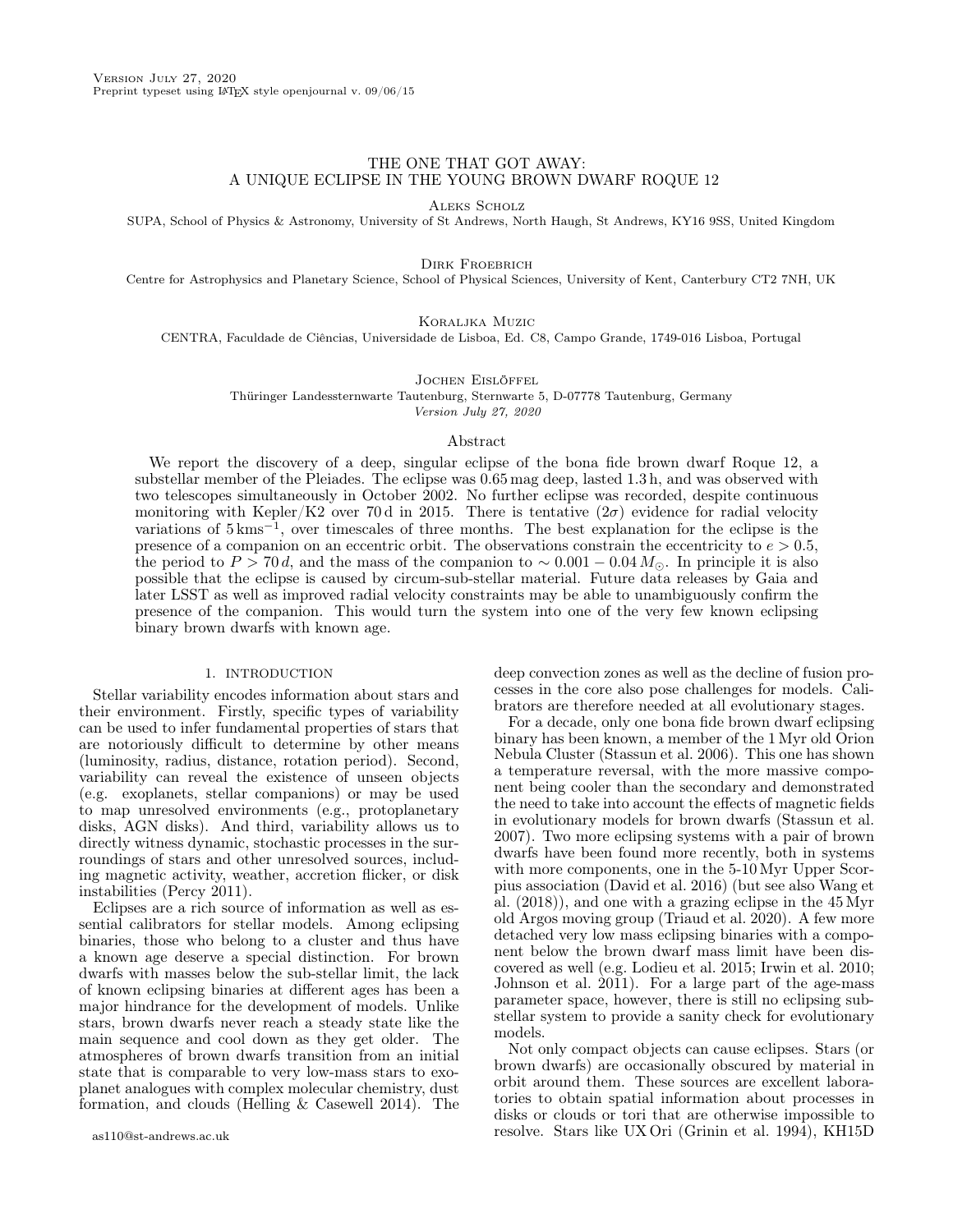TABLE 1 Observational properties of Roque 12.

| property          | value                            | source                 |
|-------------------|----------------------------------|------------------------|
| photometry:       |                                  |                        |
| $G$ -mag          | $20.21 + 0.01$                   | Gaia DR2               |
| $I$ -mag          | $18.3 + 0.04$                    | Pinfield et al. (2000) |
|                   | 18.5                             | Martín et al. (1998)   |
| $Z$ -mag          | $17.66 \pm 0.02$                 | UKIDSS DR9             |
| $Y$ -mag          | $16.67 \pm 0.01$                 | UKIDSS DR9             |
| $J$ - $mag$       | $16.12 + 0.09$                   | 2MASS                  |
|                   | $15.93 + 0.01$                   | UKIDSS DR9             |
| $H$ -mag          | $15.38 \pm 0.12$                 | 2MASS                  |
|                   | $15.37 \pm 0.01$                 | UKIDSS DR9             |
| $K$ -mag          | $14.72 \pm 0.09$                 | 2MASS                  |
|                   | $14.94 \pm 0.01$                 | UKIDSS DR9             |
| W1mag             | $14.72 \pm 0.03$                 | <b>AllWISE</b>         |
| W2mag             | $14.62 + 0.06$                   | AllWISE                |
| kinematics:       |                                  |                        |
| parallax          | $8.6 \pm 1.2$ mas                | Gaia DR2               |
| PM $\alpha$       | $18 \pm 3$ mas yr <sup>-1</sup>  | Gaia DR2               |
| PM $\delta$       | $-44 \pm 2$ mas yr <sup>-1</sup> | Gaia DR2               |
| $\rm RV$          | $2.6 + 2.3$ kms <sup>-1</sup>    | this paper             |
| $_{\mathrm{SpT}}$ | M7.5                             | Martín et al. (1998)   |

(Herbst et al. 2002),  $\epsilon$  Aur (Kopal 1971), AA Tau (Bouvier et al. 1999), and RW Aur (Bozhinova et al. 2016) are prominent examples of systems with deep eclipses that have provided valuable insights into early stellar evolution and planet forming processes. For young low-mass stars, in particular, eclipses by circumstellar material may currently be the only passable method to gain spatial information on scales smaller than 1 AU which cannot be reached with submm/mm interferometry or Adaptive Optics (Evitts et al. 2020). Moreover, the resolution that can be achieved by modeling variability caused by obscurations is independent of distance and applicable down to very faint stars. For brown dwarfs this technique is currently the only hope of mapping the planet-forming zone around them.

For all these reasons it is thought of as critical to find rare systems undergoing eclipses, even more so when the primary source of light is a brown dwarf. Here we report such a system, for which we observed one singular deep and short eclipse in October 2002, an event that is best explained by a sub-stellar/planetary companion on an eccentric orbit, but could in principle also be caused by circum-sub-stellar dust.

#### 2. ROQUE 12

Roque 12 is a bona fide brown dwarf in the Pleiades star cluster, in the following called R12 (also named BPL172;  $\alpha$  03:48:19.0  $\delta$  +24:25:13.0 J2000.0). It was identified in several deep wide-field surveys of the Pleiades from colour-magnitude diagrams (Zapatero Osorio et al. 1997; Pinfield et al. 2000). To our knowledge, the only spectrum in the literature was published by Martín et al. (1998). The object has a spectral type of M7.5 and shows  $H\alpha$  emission (equivalent width 19.7 Å). No LiI absorption at 6707 Å is reported in Martín et al. (1998), with an upper limit in the EW of 1.5 Å. Compared to the LiI EW in other Pleiades brown dwarfs



Fig. 1.— Colour-magnitude diagram from the UKIDSS/GCS photometry published by Lodieu et al. (2012). The position of R12 is marked. A 120 Myr model isochrone (assuming a distance of 134 pc) with mass scale is overplotted (Baraffe et al. 2015). The inset shows a  $3 \times 3$  arcmin finding chart for R12, from the UKIDSS J-band image.

 $(0.5-2.5 \text{ Å})$ , this does not firmly rule out the presence of Li I. The kinematics, colours, and  $H\alpha$  emission are all consistent with cluster membership (Martín et al. 1998; Pinfield et al. 2000; Stauffer et al. 2007; Lodieu et al. 2012).

In Fig. 1 we show the position of R12 in the colourmagnitude diagram of Pleiades members, as published by Lodieu et al. (2012). Judged by its position relative to the sequence of cluster members and the theoretical isochrone, R12 is a single object with a mass of around  $0.06 M_{\odot}$ . On the sky, the object sits in an uncrowded area. The brown dwarf has an entry in the Gaia Data Release 2 catalogue (Gaia Collaboration et al. 2018), with a parallax of  $8.6 \pm 1.2$  mas and proper motions of  $\mu_{\alpha} = 18 \pm 3 \,\text{mas}\,\text{yr}^{-1}, \ \mu_{\delta} = -44 \pm 2 \,\text{mas}\,\text{yr}^{-1}.$  These values are again in line with what we expect for members of the Pleiades. Based on Gaia DR2, Gao (2019) derive a membership probability of 0.956. The object is also listed in AllWISE (Cutri et al. 2013), with magnitudes of 14.7 and 14.6 at 3.4 and 4.6  $\mu$ m, respectively, that means, there is no evidence for warm circum-substellar dust. Photometric and kinematic properties are summarised in Table 1.

#### 3. OBSERVATIONS

#### 3.1. Calar Alto 1.23m

In October 2002 we monitored a field in the Pleiades covering R12 over three weeks, using the 1.23 m telescope at the German Spanish Astronomical Centre on Calar Alto. The telescope was equipped with a  $2k \times 2k$ CCD covering  $17' \times 17'$  on the sky. All images were taken in the I-band with 600 sec exposure time. Observations were carried out on 15 nights between Oct 2 and Oct 18; several nights of the run were not usable due to unfavourable weather conditions. The main purpose of this observing run was to measure rotation periods for very low mass Pleiades members; the full details of analysis and results are reported in Scholz & Eislöffel (2004). Light curves were derived using the 'Optimal Image Subtraction' method (Alard & Lupton 1998) in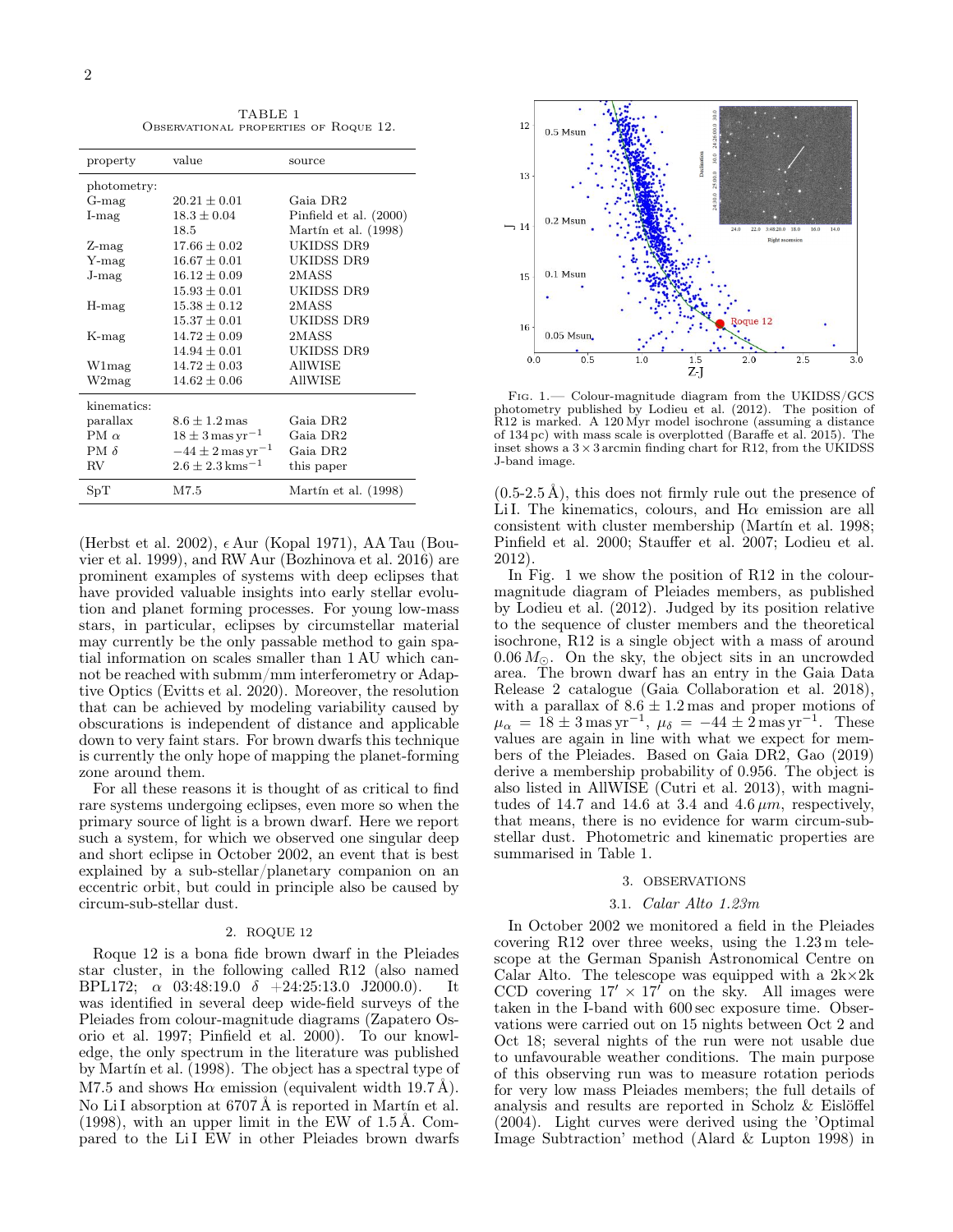an implementation developed by the Wendelstein Calar Alto Pixellensing Project (Riffeser et al. 2001; Gössl & Riffeser 2002). We achieved a typical photometric precision of 1% for stars with  $I = 17$  mag and 2% for stars at  $I = 18$ . For R12, the standard deviation of the lightcurve outside the eclipse is 0.034 mag.

The full lightcurve for R12 is shown in the left panel of Fig. 2, with a closeup view provided in the right panel. In the penultimate night of the observing run a deep eclipse in R12 is visible. The event is clearly detected in photometry from the reduced frames at  $t = 16.61 d$  $(JD = 2452566.61 d)$ . It is also visible in the lightcurve derived from raw images. The eclipse reaches a depth of 0.65 mag compared with the average I-band magnitude over the entire campaign. The length of the event, which is covered by only four data points, is  $1.3 \pm 0.3$  h.

#### 3.2. Calar Alto 2.2m

During the last part of this campaign (Oct 17-19), we observed the fields discussed above also with the 2.2 m telescope on Calar Alto using the infrared camera MAGIC (Herbst et al. 1993). This camera in wide-field mode gives a field of view of  $7' \times 7'$ . We observed alternately in J- and H-band, with exposures times of  $13 \times 5$ and  $19 \times 5$  sec. This observing sequence covered half of the eclipse seen in the I-band data in the neighbouring 1.23 m telescope, but only in the J-band. A standard data reduction was carried out, using sky subtraction, bias correction, and flatfield correction. The lightcurve for R12 was derived using standard aperture photometry followed by differential correction using non-variable stars in the same field. The full details of this campaign are described in Scholz et al. (2005). Based on Fig. 1 of this paper, the typical uncertainty for the J-band data of R12 is  $\sim 0.07$  mag. The eclipse lightcurve from this run together with the close-up view of the I-band lightcurve is shown in Fig. 2, right panel. The eclipse depth in the J-band is the same as in the I-band, within the uncertainties.

#### 3.3. Kepler K2

Roque 12 was observed as part of campaign 4 of the Kepler K2 mission (Howell et al. 2014), under EPIC no. 211090981, in GO program 4026 (PI: A. Scholz). Continuous observations with a standard cadence of 30 min were carried out from Feb 07 2015 to Apr 23 2015. The Kepler magnitude for R12 is 17.628, at the faint end of the magnitude distribution of K2 targets. We retrieved the lightcurve for R12 from MAST on September 4th 2015. The PDCSAP lightcurve after removing systematics (Twicken et al. 2010; Jenkins et al. 2010) is shown in Fig. 3, after dividing by the mean.

The lightcurve contains 3470 data points in total, 190 of them have relative fluxes  $> 1.2$  and are not shown in the figure. No data points are below 0.8, however. The standard deviation of the lightcurve without the positive outliers is 0.035, the average photometric error 0.024. Any repetition of the eclipse observed in 2002 would be clearly visible in the lightcurve as multiple negative outliers. Thus, if the eclipses are periodically recurring, the K2 lightcurve puts a definite lower limit of 70 d on the period. More recent versions of the same lightcurve, after correcting for systematics, do not give any different

result. To rule out that the eclipse make the object too faint to be detected, we investigated the K2 lightcurve interactively with the Lightkurve tool (Lightkurve Collaboration et al. 2018). The source, however, is visible in all frames, including the ones with 'nan' data points in the lightcurve, without any evidence for anomalous behaviour.

#### 3.4. Spectroscopy with VLT-UVES

In 2003-2004, a total of 13 epochs of high-resolution spectroscopy were obtained with UVES at the ESO-VLT, in the framework of ESO program 072.C-0071. In principle, this data set is useful in constraining the presence of companions through measurement of radial velocities (RV). The observations were carried out 6-11th October 2003 (4 epochs) and 13-28th January 2004 (9 epochs). These spectra span a wavelength range from 665 to 1042 nm with a nominal resolution of 34000. Only the red arm was used, with grism  $\text{CD} \#4$ . The integration time for each spectrum was 3000 sec.

We retrieved the extracted spectra for this run from the ESO archive in April 2020; the pipeline reduction was performed on 2017-10-26. The signal-to-noise ratio in the spectra is poor; it ranges from ∼ 1 at the blue end to ∼ 10 at the red end. As a result, only the strongest features are clearly detected and the constraints on RV are weak. We note, in particular, that the LiI line at 6707 Å is not detected.

We measured RV for all epochs by fitting the Na doublet at 8183/8195 Å, the strongest absorption lines in the spectrum of R12, with a Gaussian. A small part of an example spectrum with these two lines is shown in the left panel of Fig. 4. We adopted the average of the two measurements as radial velocity, and half of the difference between the two as uncertainty. The resulting RV after heliocentric correction are shown in the right panel of Fig. 4.

Radial velocities range from  $-3$  to  $10 \text{ km s}^{-1}$ , with an average of  $2.6 \pm 2.3$  kms<sup> $-1$ </sup>. For comparison, the RV of the Pleiades cluster is  $\sim 6 \,\mathrm{km}\mathrm{s}^{-1}$  (Mermilliod et al. 2009). The average RV of R12 is  $-1.1 \pm 2.3$  kms<sup>-1</sup> in October 2003 and  $4.3 \pm 2.4 \,\mathrm{km s^{-1}}$  in January 2004. This might indicate long-term variations in the radial velocity with an amplitude of  $\sim 5 \,\mathrm{km s^{-1}}$ , but at this point the evidence is only tentative.

#### 3.5. Summary of observations

The unique event seen in October 2002 with two Calar Alto telescopes simultaneously remains to date the only eclipse observed in this object. The non-detection in the Kepler/K2 lightcurve limits any possible period to > 70 d. There is weak evidence for radial velocity variations on timescales of months. We note that to our knowledge there is no additional indication of photometric variability in the literature or in public archives.

#### 4. EXPLAINING THE ECLIPSE

The possible explanations for the singular eclipse fall into three broad categories: a sub-stellar or planetary companion to R12, a cloud in orbit around R12, an object between Earth and the Pleiades, but not associated with R12. These options will be discussed in the following. We do not claim that the discussed ideas exhaust the entire range of plausible explanations.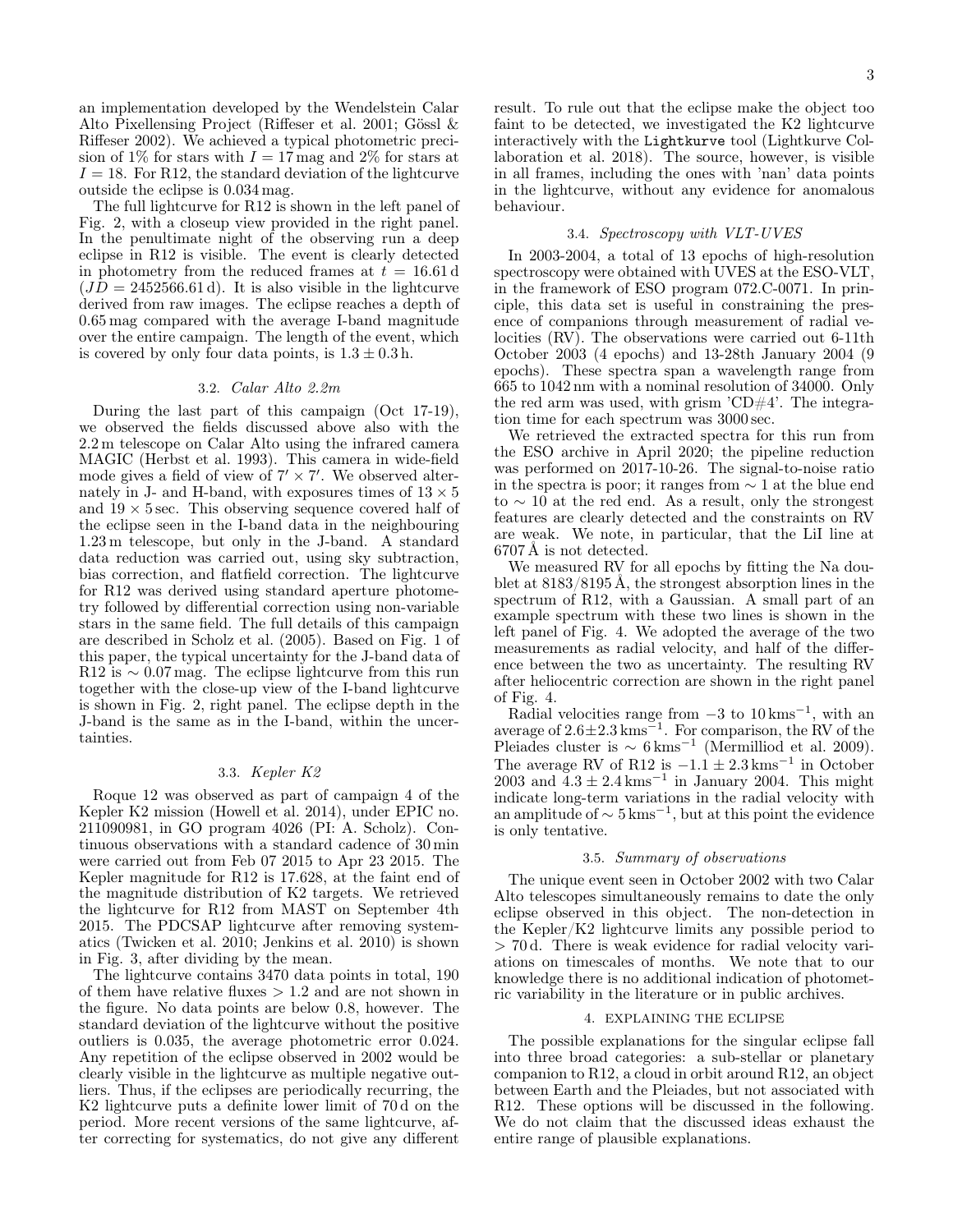

Fig. 2.— Left panel: I-band lightcurve for R12 for Oct 2-20 2002, observed with the 1.23 m telescope on Calar Alto. The eclipse is clearly detected at  $t = 16.6$  d. Right panel: I- and J-band lightcurve for the night Oct 18-19 2002, observed with the 1.23 m and 2.2 m telescopes on Calar Alto. Typical errorbars are indicated. Within the errors, the eclipse depth is the same in the two bands.



Fig. 3.— K2 lightcurve for Roque 12. Shown are the relative fluxes from the PDCSAP dataset.

#### 4.1. Companion

If the eclipse is caused by a companion, the characteristics of the eclipse give us constraints on its nature. The lack of a measurable colour change as well as the fact that R12 is positioned close to the single object sequence in Pleiades colour-magnitude diagrams (Lodieu et al. 2012), tells us that the second body contributes little to the flux  $(\leq 10\%)$ . Based on the 120 Myr DUSTY isochrone (Allard et al. 2001), this limits the secondary mass to  $\leq 0.04 M_{\odot}$ , i.e. it cannot be an equal mass companion. The eclipse depth of 0.65 mag means that the eclipsing body, if it contributes no flux, has to cover almost half (45%) of the primary object. Taken together, the companion can only be a low-mass brown dwarf or a giant planet; both types of object would have sizes comparable to the primary brown dwarf.

For the observed eclipse duration of 1.3 h, the expected period for a circular Keplerian orbit is ∼ 15 days, with large uncertainty given the unknown mass of the companion and the poorly sampled eclipse. Periods shorter than that can be ruled out, based solely on the eclipse duration. As stated in Sect. 3.3, periods  $\lt$  70 d are unambiguously excluded by the K2 lightcurve.

For an eccentric orbit to produce such a short eclipse in a system as described, the eccentricity has to be at least  $e \sim 0.5$ . The required eccentricity is shown in Fig. 5, left panel, as a function of period for three assumed companion masses, derived from Kepler's laws. With object masses  $M_1$ ,  $M_2$ , semi major axis  $a$ , the eclipse duration  $t$ , the object radius  $R$ , we plot the eccentricity e as:

$$
e = \frac{X - 1}{X + 1} \tag{1}
$$

with

$$
X = \left(\frac{2R}{t}\right)^2 \frac{a}{G(M_1 + M_2)}\tag{2}
$$

For this calculation we assumed that the eclipse happened at periastron, the time of the closest approach; if it happened at any other point in the orbit, the eccentricity would need to be larger. With a highly eccentric orbit, the period may be in the range of several years. The resulting minimum orbital separations are plotted in the right panel of the same figure, again as a function of period. Values of 120-180 times the radius of the brown dwarf are plausible, corresponding to 0.07-0.11 AU.

In an eccentric Keplerian orbit, companions with masses of  $M_B = 0.01 - 0.04 M_{\odot}$  would cause an orbital velocity in the primary of  $6-15$  kms<sup>-1</sup> at periastron, and a few kms<sup>−</sup><sup>1</sup> at apastron; the latter will depend on the orbital period. These values are consistent with the tentative radial velocity variations reported in Sect. 3.4.

Physically, the described system is plausible, but how unusual would it be? The fraction of unresolved brown dwarf-brown dwarf systems in the Pleiades is  $27.1 \pm 5.8\%$ (Lodieu et al. 2012). Giant planets around brown dwarfs have also been found, from direct imaging (Chauvin et al. 2004) and microlensing (Han et al. 2013; Jung et al. 2018). Thus, finding an eclipsing brown dwarf or giant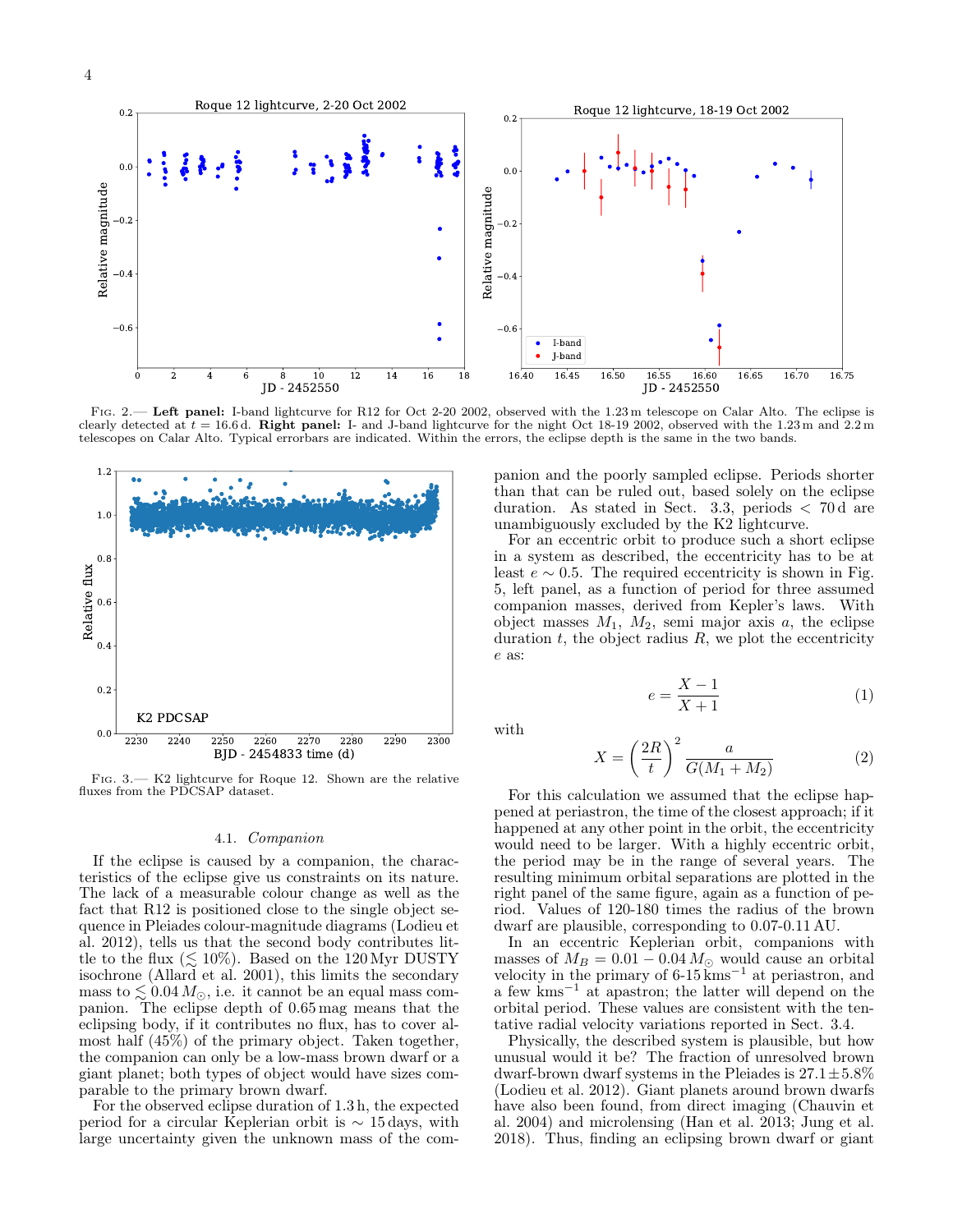

FIG. 4.— Left panel: Example spectrum obtained with UVES at ESO/VLT on October 8 2003. The grey line is the reduced spectrum, the black line the same convolved with a Gaussian with a standard deviation of 0.8 Å. The rest-frame wavelengths of the Na doublet used for measuring radial velocities are marked. Right panel: Radial velocity measurements over time (blue) and the averages for the two groups of epochs (orange).



Fig. 5.— Left: Eccentricity as function of period for a 1.3 hr long eclipse of a 0.06  $M_{\odot}$  brown dwarf by a 0.04 (black), 0.02 (red), 0.01  $M_{\odot}$ (blue) companion, assuming an object radius of  $0.13 R<sub>O</sub>$  and the eclipse occurring at periastron. **Right:** Minimum distance between the two objects in units of the object radius  $(0.13 R<sub>O</sub>)$ .

planet companion around a brown dwarf is not implausible.

High eccentricities as needed to explain the singular eclipse for R12 have also been observed for similar and related systems. Dupuy & Liu (2011) investigated binaries among very low mass stars and brown dwarfs and find that the eccentricities span a broad range, including those with high eccentricities up to  $e \sim 0.8$ . Their sample covers a very wide range in periods, from a few days to many years, including the plausible periods for the R12 system.

In a population level analysis of directly imaged substellar and planetary companions around stars, Bowler et al. (2020) find that the eccentricity distribution is flat between 5 and 100 AU separations. Brown dwarf companions exhibit a broad peak between  $e = 0.6 - 0.9$ . High eccentricities  $> 0.5$  are not very common among the known giant planets in close orbit around stars, but

they do exist in significant numbers (Winn & Fabrycky 2015).

If R12 had a low-mass companion, it would likely have avoided circularisation. For low-mass stars, the cut-off period for tidal circularisation of orbits at the age of the Pleiades is around 8 d (Zahn 2005). This value should depend weakly on the stellar mass/radius and is expected to be slightly larger for very low mass systems. The period in the putative R12 system, however, is sufficiently long to be above this threshold.

We conclude that an ultra-low mass companion on an eccentric orbit is a plausible explanation for the eclipse observed for R12.

#### 4.2. Circum-sub-stellar clouds

In this scenario, we observed a dusty, circum-substellar, optically thin cloud passing in front of the brown dwarf. Due to the lack of reddening observed during the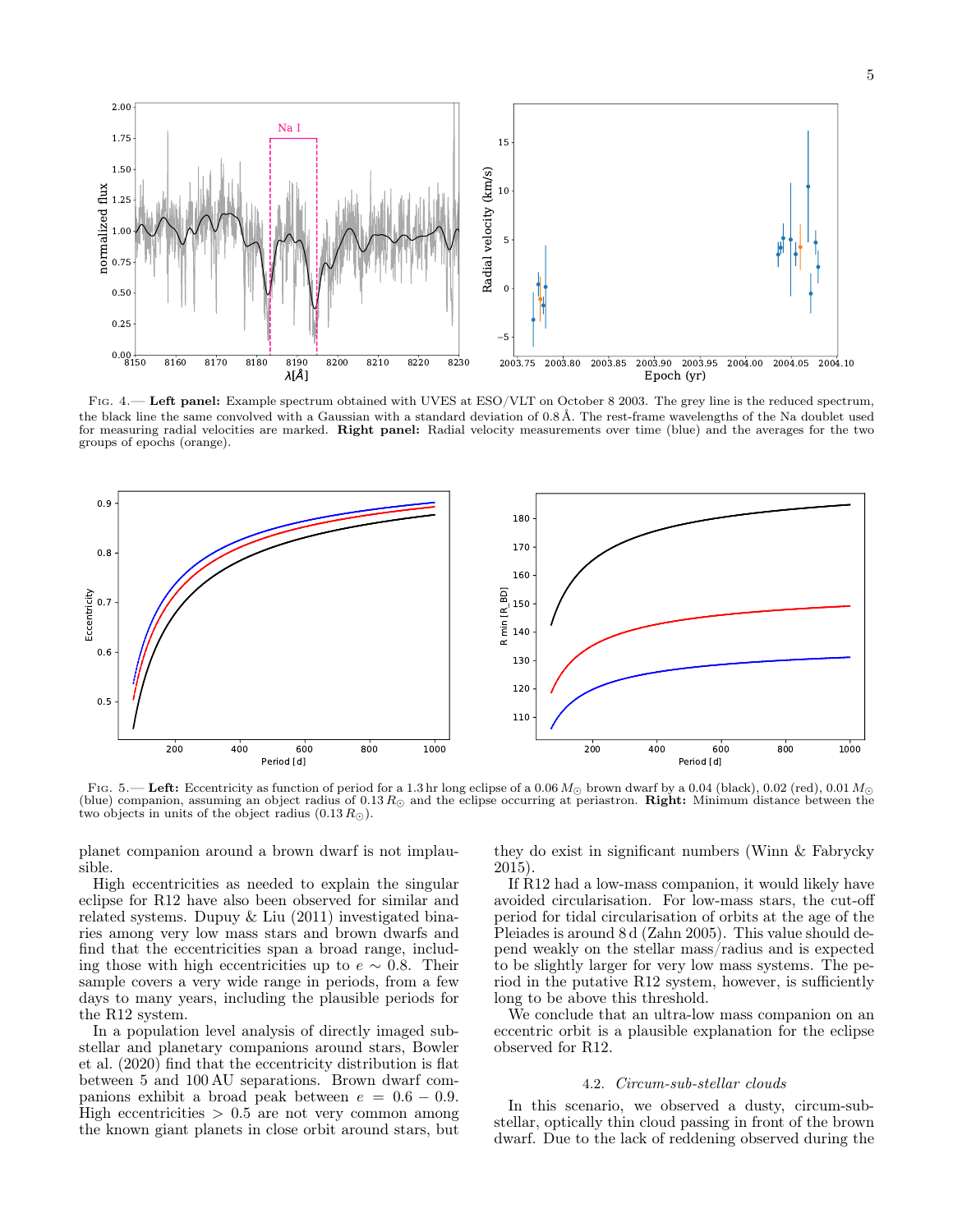eclipse, any optically thin occulter has to be made of grains that are large in comparison with the wavelength, i.e.  $>> 1 \mu m$ , to cause grey extinction. Grains of that nature are readily formed in accretion disks and should also be common in debris disks (Testi et al. 2014).

The fast ingress and egress would point to a cloud moving at a high velocity of  $\sim 50 \,\mathrm{km s}^{-1}$ , to be able to travel the diameter of the brown dwarf within an hour. The uniqueness of the eclipse could be explained by material spiralling or falling into the central object. As shown in Scholz et al. (2019), only very little dust ( $<< M_{\text{Earth}}$ ) is needed to cause substantial absorption along the line of sight. That means, this explanation does not necessarily conflict with the lack of infrared excess. A possible scenario to create such a cloud would be a something akin to a comet swarm on a highly eccentric orbit being destroyed as it approaches the central object.

There is a growing class of evolved stars showing eclipses or 'dips' in the lightcurve due to circumstellar material, although there is no IR excess indicating the presence of a debris or accretion disk. The most prominent one might be Boyajian's Star found in the Kepler data set (Boyajian et al. 2016), but there are other examples at younger ages (Stauffer et al. 2017), see also Scholz et al. (2019) for a discussion. A brown dwarf in  $\sigma$  Orionis might also belong into that category (Elliott et al. 2017). Among Pleiades members, a few examples of such disk-less 'dippers' have been identified (Rebull et al. 2016). R12 could be another enigmatic member of this family of objects, with one singular deep eclipse, instead of many shallow ones. We note that the radial velocity variations, if confirmed, cannot be explained by dust occultations.

#### 4.3. Occulter unrelated to R12

This scenario can be sub-divided in two possibilities, depending on the location of the occulter. One option is that R12 is eclipsed by an object in the solar system. R12 is a point source and at the minimum of the eclipse the flux is still more than 50% of the light out of eclipse. Therefore, the occulter should have been visible in our images before and after the eclipse, which is not the case. Asteroid occultations are also very short (seconds for main belt asteroids or minutes for Kuiper belt objects), not comparable to the observed eclipse in R12. Therefore, this option can be excluded.

The alternative possibility is the presence of an occulter along the line of sight, for example, a dusty cloud. For typical ISM grains, the eclipse in the I-band should be about 1.7 times deeper than in the J-band (Mathis 1990), which is not observed. In theory, the occulter could be part of a disk with processed grains around a fast moving young star in the foreground. There is no evidence of such an object in our images or in the archives. The proximity of R12 as member of the Pleiades renders this explanation implausible. We refer to Wright & Sigurdsson (2016) for a more detailed discussion of this kind of scenario.

Instead of an interstellar dust cloud, the occulter could be a free-floating low-mass brown dwarf or giant planet passing through the line of sight. Such objects can be sufficiently red and faint to be undetectable in our optical images. From surveys of star forming regions (Scholz et al. 2012) and from microlensing studies (Mróz et al.

2017) we know that these type of objects are significantly less common than stars in the Milky Way, but still exist in substantial numbers. For an eclipse of this nature to happen, the free-floating planet or brown dwarf would have to be located in the cone-shaped volume towards R12. Typical space densities for this type of object are in the range of  $0.1 \,\mathrm{pc}^{-3}$  (Marocco et al. 2015). With this number, the volume towards R12 would contain  $10^{-16}$ free-floating planets or brown dwarfs. The available photometry covers around 1000 times the duration of the eclipse. Thus, the chances of finding an eclipse in that observing span are in the range of  $10^{-13}$  and thus negligible. We conclude that this explanation is not plausible.

#### 5. SUMMARY AND OUTLOOK

We report the discovery of a deep, unique eclipse in the brown dwarf Roque 12, a bona fide member of the young cluster Pleiades with an age of 120 Myr. The eclipse was observed in 2002 with two telescopes simultaneously, is 0.65 mag deep and lasted 1.0-1.6 hours. The Kepler/K2 lightcurve from 2015 does not show any signs of further eclipses, ruling out that the event is periodic with periods shorter than 70 d. There is tentative evidence for radial velocity variations in this target of  $\sim 5 \,\mathrm{km}\mathrm{s}^{-1}$ .

It is in principle conceivable that the eclipse was caused by a circum-sub-stellar dust cloud. Obscuration by objects along the line of sight, but unrelated to Roque 12 are considered highly unlikely. The most plausible explanation, however, is the presence of a sub-stellar companion on an eccentric orbit, with  $e > 0.5$ . A low mass brown dwarf or a giant planet as companion fit the observational constraints, with a mass ratio  $q < 0.7$ . The Roque 12 system could be one of very few known eclipsing binaries in the brown dwarf domain, the first with high eccentricity and long period. A system like that would be uniquely suited to test evolutionary models for sub-stellar objects.

What are the prospects of confirming the presence of a companion? Apart from improved radial velocity constraints (see Sect. 3.4), astrometry from Gaia may in the near future be able to provide more information. For the plausible system parameters (see Sect. 4.1) the semiminor axis times two corresponds to 0.5 to 4 mas in the plane of the sky. For the semi-major axis times two, it would be up to 8 mas. In Gaia DR2, the astrometric excess noise listed for R12 is nearly 4 mas, and thus already excludes parts of the possible orbital parameter space.

Further photometric monitoring would allow us to either fix the quantity  $n \times P$  if a period is detected, or at least rule out a range of periods. This does require deep continuous observations at high cadence and is therefore not an easy task. R12 is too far north for the baseline survey of the Vera Rubin Observatory, but since it is only 4 deg away from the ecliptic, the object may still be covered regularly as part of surveys for solar system objects, albeit at high airmass. In a best case scenario with one eclipse every three months, the odds to catch the object in eclipse with a single visit are about 1/2000 or 0.05%. We encourage the astronomical community to help hunting for the putative second eclipse of Roque 12.

#### 6. ACKNOWLEDGEMENTS

We thank the anonymous referee for a speedy and constructive report with comments that helped to improve